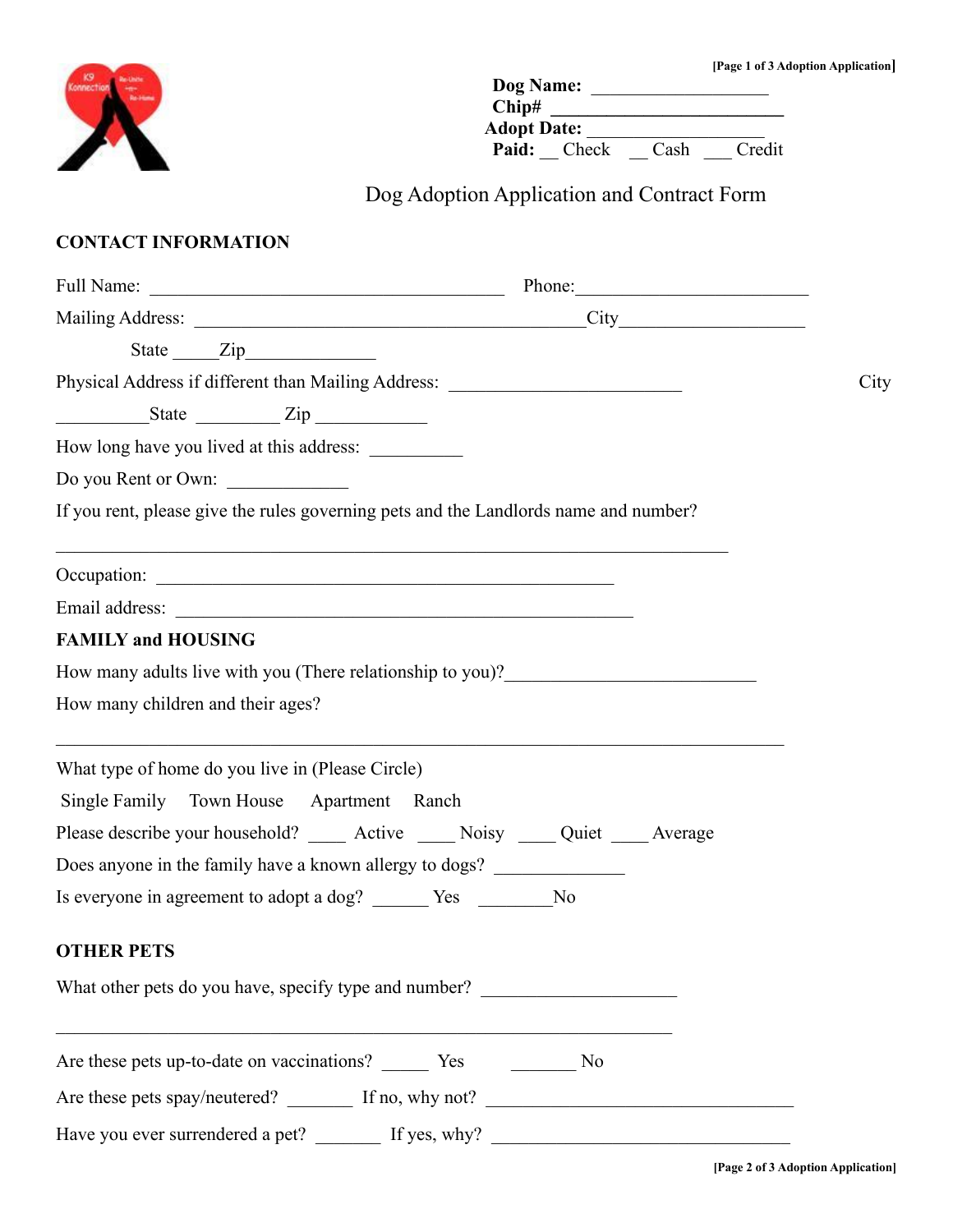Have you ever lost a pet to an accident?

How do you discipline your pets and for what reasons\*Check All That Apply)?

\_\_\_\_\_\_\_ No Discipline \_\_\_\_\_\_\_ Positive Reinforcement (Reward Good Behavior)

\_\_\_\_\_\_\_ Negative Reinforcement (Hit or Smack, scream and yell)

\_\_\_\_\_\_\_ Prefer Professional Training \_\_\_\_\_\_\_\_\_

### **VETERINARIAN**

| Do you have a regular veterinarian? | <b>YES</b> | NО |  |
|-------------------------------------|------------|----|--|
| Veterinarian's Name:                |            |    |  |
| Clinic Name:                        |            |    |  |
| Clinic Address:                     |            |    |  |
|                                     |            |    |  |

# Clinic Phone:

## **ABOUT THE DOG YOU WISH TO ADOPTION**

|                     |                                                                | Desired Age? Desired size? Desired breed?                                                            |
|---------------------|----------------------------------------------------------------|------------------------------------------------------------------------------------------------------|
|                     | Breed you would not adopt?                                     |                                                                                                      |
|                     |                                                                | Desired sex: _______ Spayed Female ________ Neutered Male ______ No Preference                       |
| Willing to adopt:   |                                                                |                                                                                                      |
| Out going/hyper dog |                                                                | Dog that needs training                                                                              |
| ______ Shy Dog      |                                                                | Dog requiring grooming                                                                               |
|                     | Dog that needs regular medications Mone of the above           |                                                                                                      |
|                     | Where would the dog spend most of the day, please check?       |                                                                                                      |
|                     |                                                                | ___ Crated Indoors _____ Crated Outside ____ Free Roam Outside ____ Free Roaming Indoors             |
|                     | Where will the dog spend most of the night time, Please check? |                                                                                                      |
|                     |                                                                | Crated Indoors ______ Crated Outside ______ Free Roam Outside ______ Free Roaming Indoors            |
|                     |                                                                |                                                                                                      |
|                     |                                                                |                                                                                                      |
|                     |                                                                | Do you agree to provide regular healthcare by a Licensed Veterinarian? __ YES __ NO                  |
|                     |                                                                | When the dog goes outside, how do you plan to supervise it? _____________________                    |
|                     | Do you have a fenced yard?                                     |                                                                                                      |
|                     |                                                                | Do you agree to contact K9 Konnection if you can no longer keep the dog? _____ YES<br>N <sub>O</sub> |
|                     |                                                                | Are you willing to allow a representative of K9 Konnection visit your home by appointment?           |
|                     | $VFC$ $NO$                                                     |                                                                                                      |